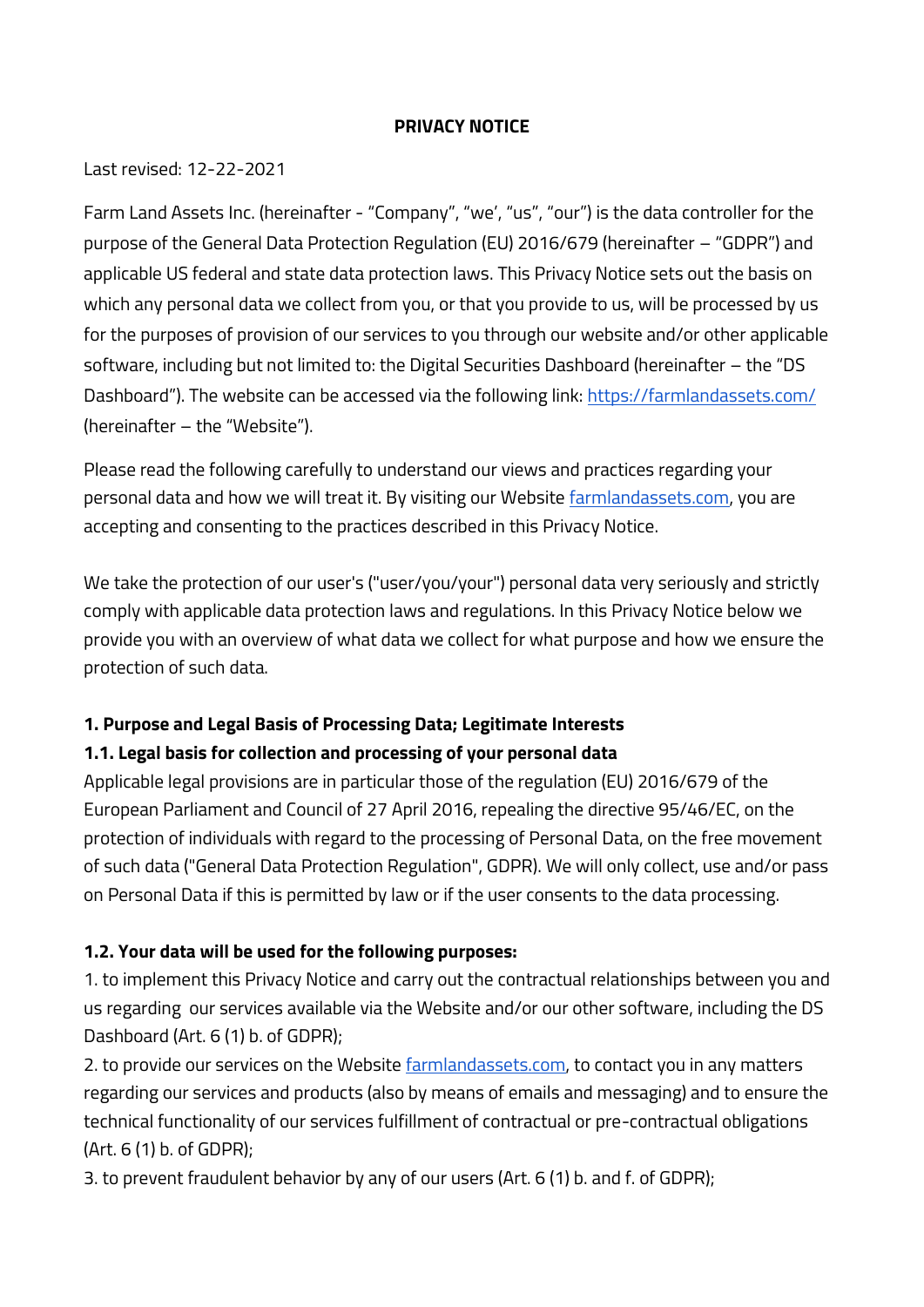4. to analyze your use of our services and improve our services (Art. 6 (1) b. and f. of GDPR);

5. with your express consent or instruction to carry out our business activities or send you newsletters and other advertising materials (Art. 6 Para. (1) a. of GDPR);

6. to follow our internal policies and protect our legitimate interests (Art. 6 (1) a., b. or f. GDPR or Art. 9 (2) a. of GDPR);

7. to save your blockchain data (e.g. your Ethereum wallet address) on the distributed ledger (on Art. 6 (1) f. of GDPR);

8. to comply with our legal obligations before third parties involved in the process of performance of our services (Art. 6 (1) c. GDPR);

9. to provide you with information about other goods and services we offer that are similar to those that you have already purchased or enquired about;

10. to provide you, or permit selected third parties to provide you, with information about goods or services we feel may interest you. If you are an existing customer, we will only contact you by electronic means (e-mail) with information about goods and services similar to those which were the subject of a previous sale or negotiations of a sale to you. If you are a new customer, and where we permit selected third parties to use your data, we (or they) will contact you by electronic means only if you have consented to this.

11. to notify you about changes to our services;

12. to ensure that content from our Website is presented in the most effective manner for you and for your device.

13. for other purposes otherwise explained in this Privacy Notice or by any further communication from us;

# **2. Your Consent**

We can collect and process your data with your consent. By clicking "I Agree" button on any of our resources or using our Website, or other of our services you confirm that you fully agree with this Privacy Notice and provide explicit and full consent to us for collection and processing of your personal data.

# **3. Recipient(s) of Your Data**

We, as well as our external service providers, receive your data for the purpose of provision of our services. We may need to share your information with our external service providers, affiliates and/or agents.

We require that third party organizations who handle or obtain personal information as service providers acknowledge its confidentiality and undertake to respect an individual's right to privacy and comply with data protection principles including this Privacy Notice.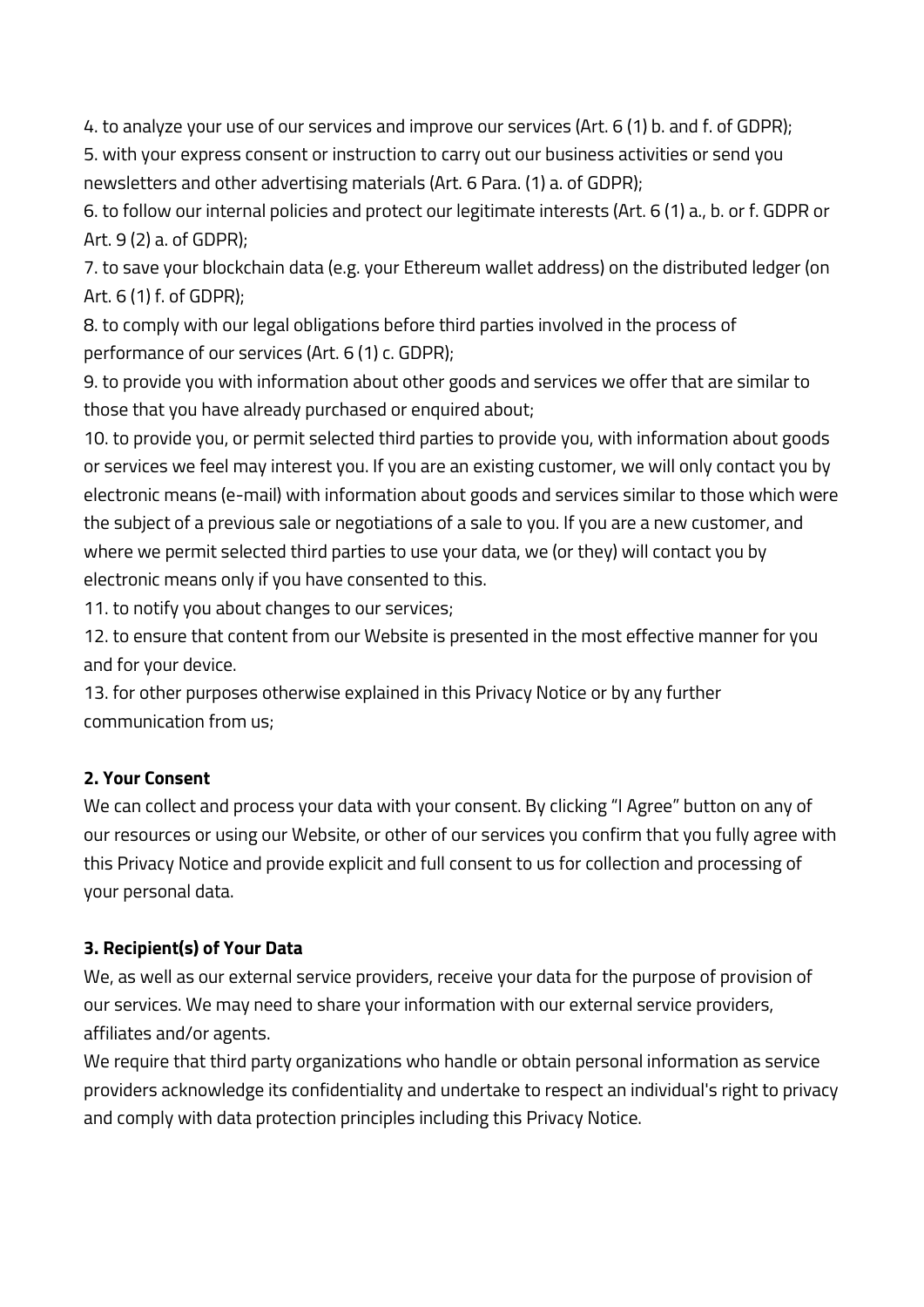### **4. Information We May Collect From You**

# **4.1. We may collect and process the following data about you:**

- 1. your name;
- 2. physical address;
- 3. e-mail address and phone number;

4. credit card information, Ethereum wallet address, other financial information applicable for provision of our services;

- 5. date of birth;
- 6. gender and nationality.

In order to obtain the above-mentioned information we may either ask it from you during your filling of any forms (e.g. registration forms) to access our services. Or, we may ask you to provide us with copies of respective documents by phone, e-mail or otherwise. Such documents include but not limited to:

- passport;
- driver license;
- transaction history;
- certificates.

# **4.2. Farm Land Assets Inc. may also gather data about you:**

- When you engage with us on social media;
- When you enter prize draws or competitions;
- When you book any kind of appointment with us or book to attend an event;
- When you choose to complete any surveys we send you;
- When you comment on or review our products and services;

- When you've given a third party permission to share with us the information they hold about you;

- When our suppliers and partners share information with us.

**4.3.** We may collect your data from publicly-available sources when you have given your consent to share information or where the information is made public as a matter of law in relation towards KYC and AML regulation.

**4.4.** We may collect notes from our conversations with you, details of any complaints or comments you make, details of investments you made and how and when you contact us.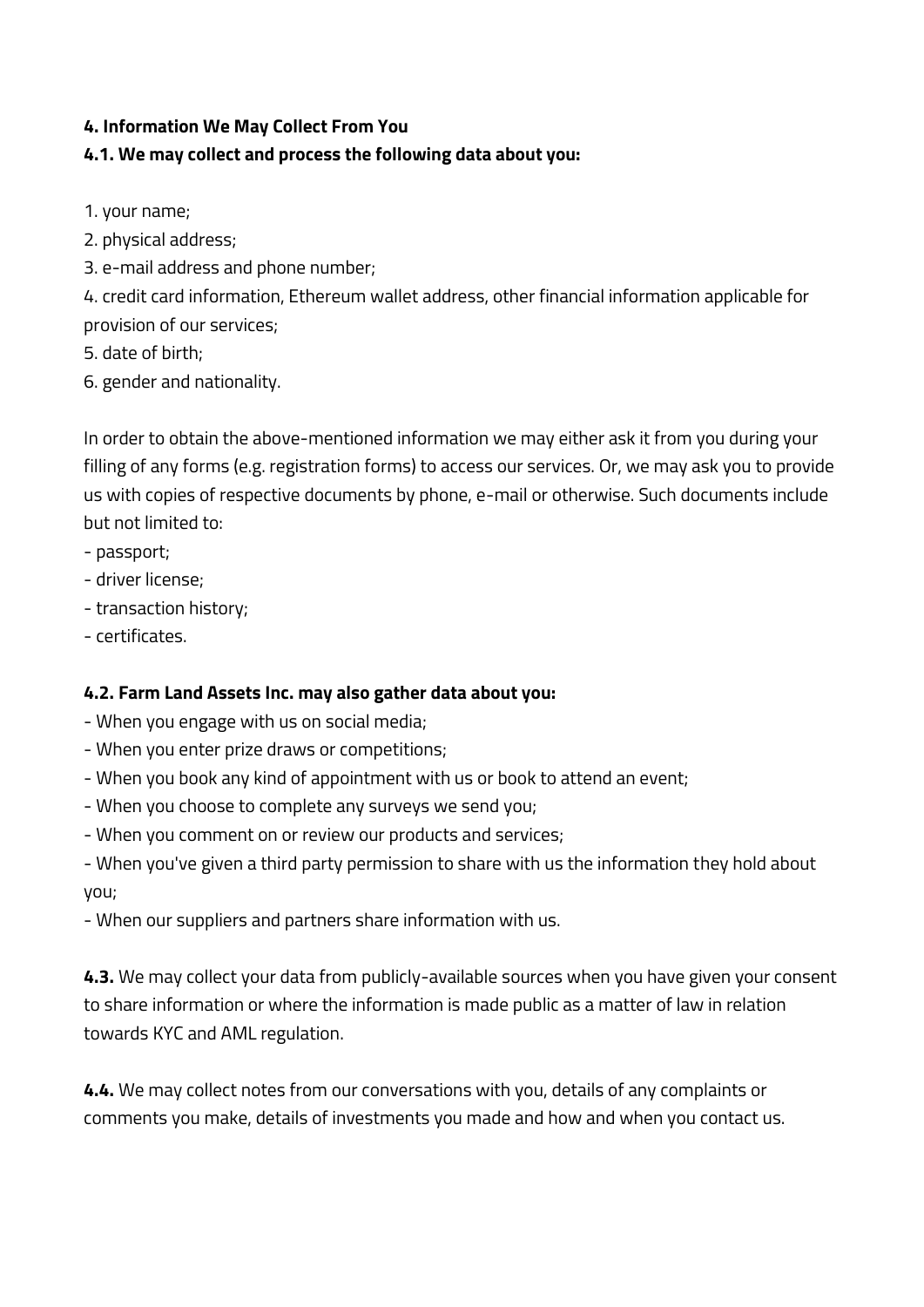# **4.5. With regard to each of your visits to our Website we may automatically collect the following information:**

1. technical information, including the internet protocol (IP) address used to connect your computer to the internet;

2. browser type and version;

3. time zone setting;

- 4. browser plug-in types and versions;
- 5. operating system and platform.

6. information about your visit, including the full uniform resource locators (URL) clickstream to, through and from our Website (including date and time);

7. products you viewed or searched for;

8. page response times, download errors, length of visits to certain pages, page interaction information (such as scrolling, clicks, and mouse-overs);

9. methods used to browse away from the page and any phone number used to call our customer service number.

### **4.6. Information we receive from other sources.**

We may receive information about you if you use any of the other websites we operate or the other services we provide. We also work closely with third parties (including, for example, business partners, sub-contractors in technical, payment and delivery services, advertising networks, analytics providers, search information providers, credit reference agencies) and may receive information about you from them.

# **5. Your Rights**

# **5.1. You have the right to:**

1. withdraw your consent relating to the use of your data any time with effect for the future when such data processing is based on your consent\*;

2. object to the processing of your personal data, if your personal data is processed on the basis of legitimate interests (based on Art. 6 (1) f. GDPR);

- 3. access the scope of data stored by us;
- 4. amend or rectify your data if such data is incorrect or outdated;
- 5. request the restriction of processing of your personal data;
- 6. request the erasure of your data\*\*;

7. receive information about the stored data (in a structured, current and machine-readable format) at any time.

\* Please note that if you become our Investor as described in the DS Dashboard Terms of Use and at any point will decide not to use our services and/or products we are legally obliged to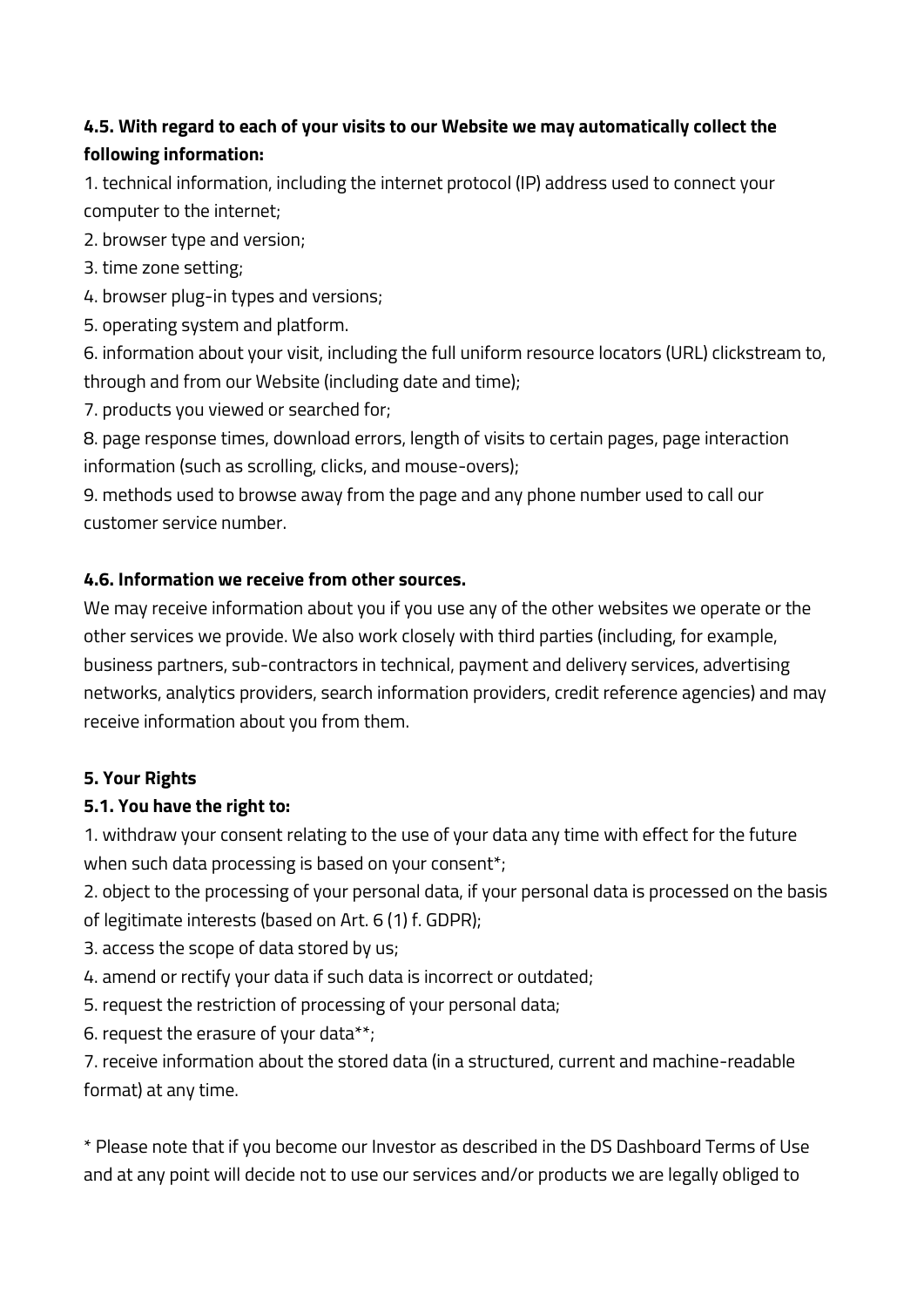nevertheless store your data related to you as our investor for the purposes of maintenance of shareholder list.

\*\* Please note, that your blockchain data stored on a distributed ledger is pseudonymized and in any case cannot be deleted by us due to the consequences for the integrity of the entire chain, specifically, due to deletion of such chain containing transactions validation history of other users.

**5.2.** To enforce your above mentioned rights, you may reach us through email put at the end of this document.

### **6. Period for Storing Your Data; Deletion of Your Data**

The data that we collect from you will be stored and processed for the period of time necessary to provide you our services and will be deleted after there will be no need in its storage and processing. Please note that when using our Website and/or any of our available services certain information and data about the user will be stored on the blockchain in pseudonymized form and may not be deleted.

### **7. Disclosure of Your Data**

**7.1.** We may share your personal information with any member of our group, which means our subsidiaries, our ultimate holding company and its subsidiaries as well as the above-mentioned third party services providers. We provide only the information they need to perform their specific services. They may only use your data for the exact purposes we specify in our contract with them. We work closely with them to ensure that your privacy is respected and protected at all times. If we stop using their services, any of your data held by them will either be deleted or rendered anonymous.

# **7.2. We may share your data with selected third parties including:**

- business partners, suppliers and subcontractors for the performance of any contract we enter into with them to render you our services;

- advertisers and advertising networks that require the data to select and serve relevant adverts to you;

- analytics and search engine providers that assist us in the improvement and optimization of our Website;

- credit reference agencies for the purpose of assessing your credit score where this is a condition for us entering into any agreement with you regarding our services;

- in the event that we sell or buy any business or assets, in which case we may disclose your personal data to the prospective seller or buyer of such business or assets;

- if we or substantially all of its assets are acquired by a third party, in which case personal data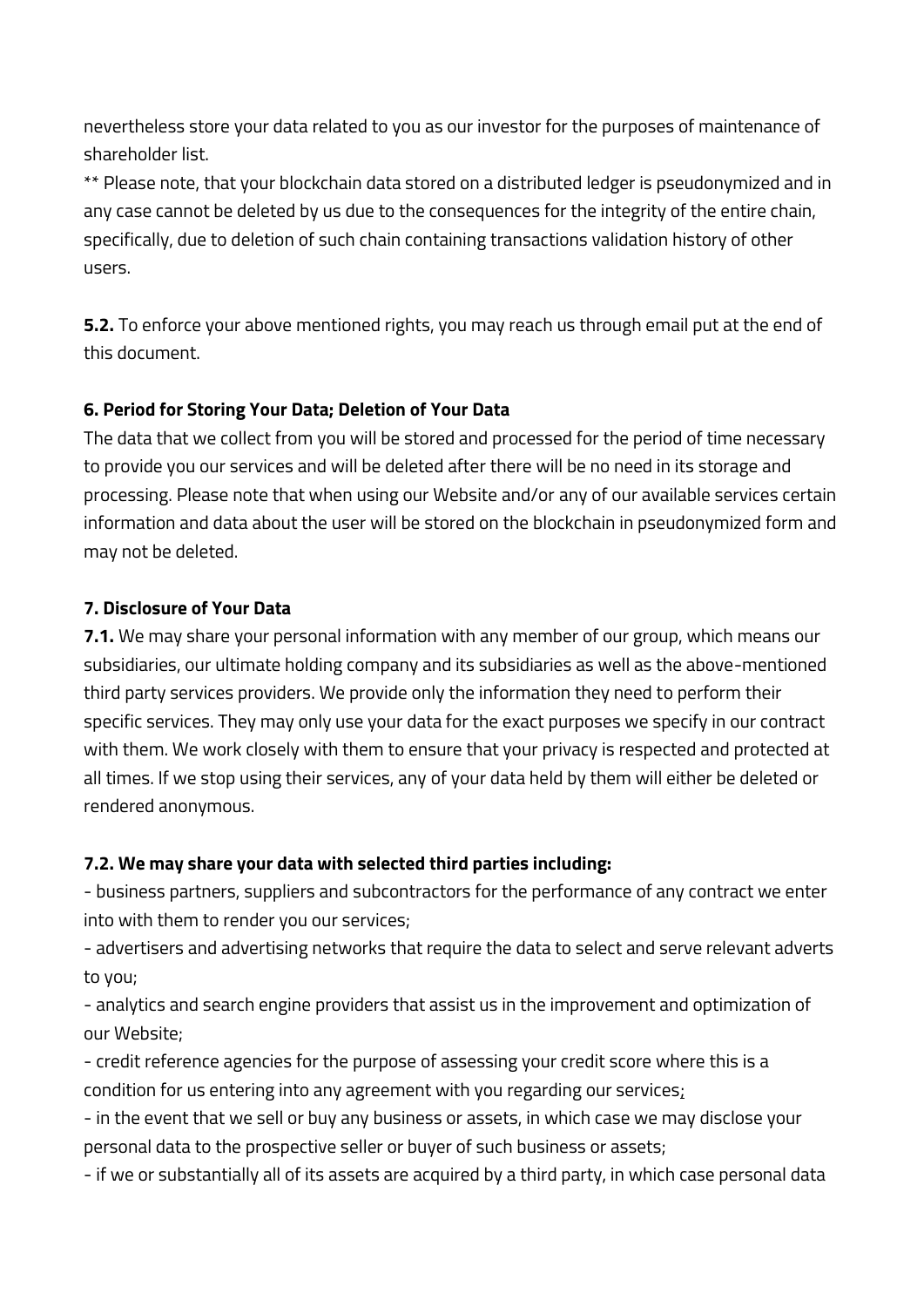held by us about our customers will be one of the transferred assets;

- if we are under a duty to disclose or share your personal data in order to comply with any legal obligation, or in order to enforce or apply any agreements between you and us, or to protect our or our customer's rights, property, or safety. This includes exchanging information with other companies and organizations for the purposes of fraud protection and credit risk reduction. - we may, from time to time, expand, reduce or sell the Company and this may involve the transfer of divisions or the whole business to new owners. If this happens, your personal data will, where relevant, be transferred to the new owner or controlling party, under the terms of this Privacy Notice.

### **8. Use of the Blockchain**

When using our services, including DS Dashboard, certain information and data about the user will be stored on the blockchain in pseudonymized form and may not be deleted because it is not possible without deleting the entire chain.

Such data stored on the blockchain will only be in pseudonymized form, including address (public key) of the user of the relevant services, a flag that the user is verified, a flag stating that the user is a sophisticated investor, a flag that the user has verified their bank account. In this event and if such data is considered to be a Personal Data, the data processing by us is subject to Art. 6 (1) f. of GDPR based on our legitimate interest in using and providing this technology for our services in a functioning way.

# **9. Sharing Your Data With Authorities**

# **We will only do this in very specific circumstances, for example:**

- for fraud management, we may share information about fraudulent or potentially fraudulent activity in our premises or systems. This may include sharing data about individuals with law enforcement bodies.

- we may also be required to disclose your personal data to the police or other enforcement, regulatory or Government body, in your country of origin or elsewhere, upon a valid request to do so. These requests are assessed on a case-by-case basis and take the privacy of our customers into consideration.

# **10. Cookies**

**10.1.** A cookie is a small file of letters and numbers that we store on your browser or the hard drive of your device if you agree to accept them. Cookies contain information that is transferred to your device's hard drive. Our Website uses cookies to distinguish you from other users of our Website. This helps us to provide you with a good experience when you browse our Website and